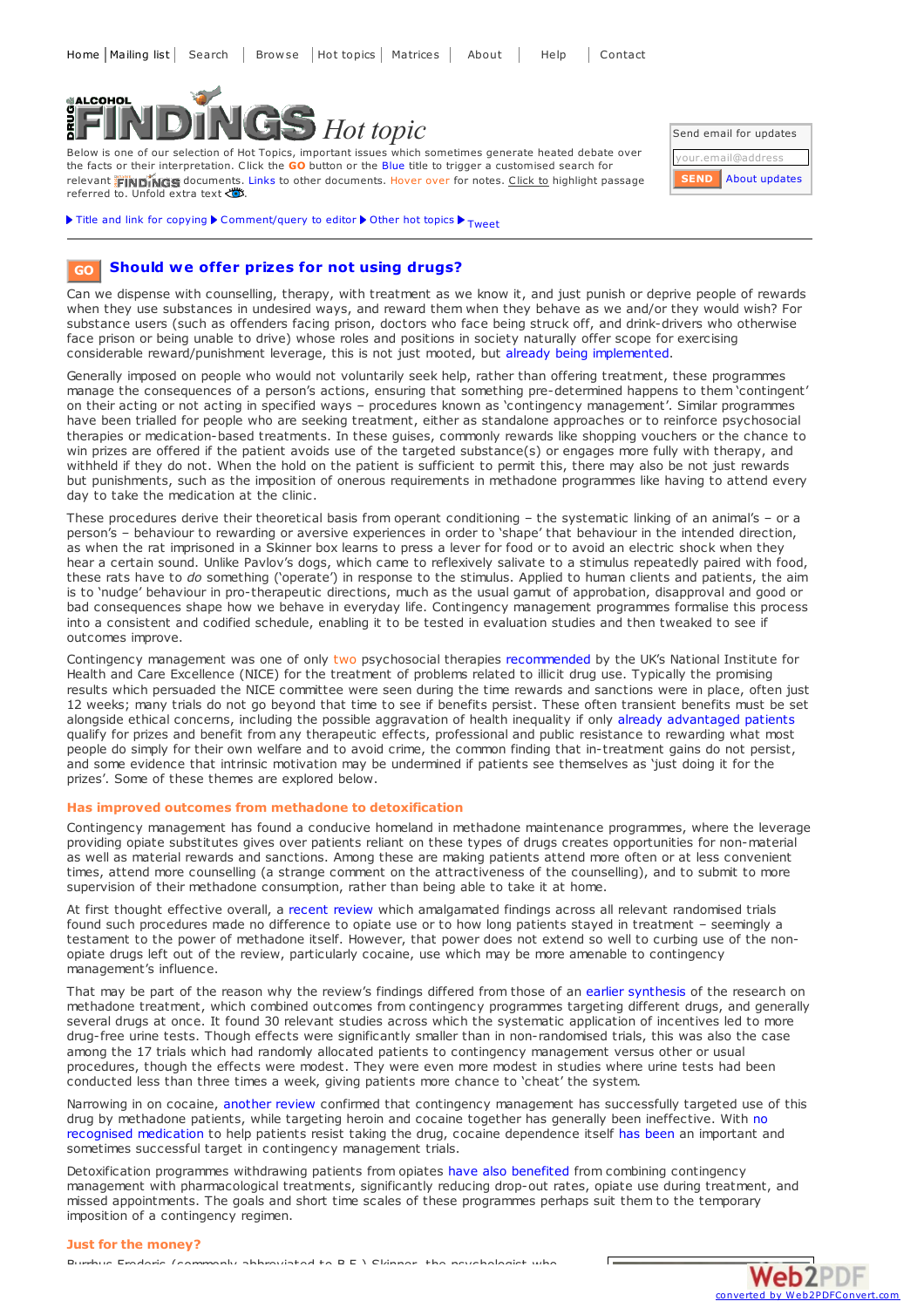Burrhus Frederic (commonly abbreviated to B.F.) Skinner, the psychologist who developed the iconic Skinner box, downplayed the role of thoughts and understandings in human behaviour, one reason why he has [been](http://io9.gizmodo.com/why-b-f-skinner-may-have-been-the-most-dangerous-psych-1548690441) thought a contender for "The most dangerous psychologist ever". This pared-down perspective works better with an environmentally deprived rat in a box which offers little choice, than with human beings in their natural environments, who persist in trying to make sense of what is happening to them in ways which alter its impacts.

Substance use contingency management studies have not been immune from the confounding influence of the human imperative to form understandings. The key message of one particularly probing US cannabis [treatment](https://findings.org.uk/PHP/dl.php?file=Litt_MD_5.txt&s=eb) trial was that contingency management procedures do not produce lasting change simply by mechanically reinforcing the habit of non-use. More important is whether the experience fosters confidence that one can resist relapse, along with the motivation to transform 'can' into 'will', and strategies to effectively implement this resolution. In other words, what the patient makes of their spell on the contingencies and how they interpret it determines whether it will result in a transient, reward-driven curb in substance use, or more lasting change.



**The rat in the Skinner box may cogitate little on why they have to press a lever for food, but human beings try to make sense of what is happening to them.**

Often patients act as if they interpret the procedures not as an opportunity to kickstart a lasting end to regular substance use, but as a chance to make some money or win some prizes, doing just what it takes (and no more) to achieve these

objectives. When the rewards end, generally so too do their effects, and patients [quickly](http://dx.doi.org/10.1080/00952990701301319) revert to their previous behaviours. Recent confirmation of this pattern came from a [synthesis](http://dx.doi.org/10.1111/add.12589) of the results of contingency management studies in substance use treatment. It registered a relatively large positive effect towards the end of the contingency period, which after treatment had ended and leading up to six-month follow-up assessments had overall diminished to just less than zero – in other words, slightly (but non-significantly) worse than never having imposed the contingencies. Even when the rewards are still in force, typically impacts are limited to the targeted behaviours and/or the targeted drugs.

# **Can rewards undermine intrinsic motivation and confidence?**

Leading contingency management researchers have [suggested](https://findings.org.uk/PHP/dl.php?file=Litt_MD_5.txt&s=eb) that the platform for lasting change can be undermined if patients see abstinence as foisted on or enticed out of them by the contingencies, rather than something they achieved by their own efforts. The context was a US study described [below](#page-2-0) which found in-treatment gains in cannabis abstinence generated by contingency management eroded after treatment ended, while other approaches better sustained reductions. Suggestive of the possible reasons was that long-term abstinence was predicted by use of coping skills and especially by post-treatment self-efficacy for abstinence – patients' confidence in their own abilities to resist cannabis use which the researchers feared contingency management could undermine.

The following year an [article](https://findings.org.uk/PHP/dl.php?file=Litt_MD_6.txt&s=eb) from the same researchers confirmed their thinking. This time the study tested whether offering the chance to win prizes for 'working the programme' – a form of contingency management – improved the effects of a 'network' treatment which encouraged affiliation with Alcoholics Anonymous as a means of gaining an alcohol-free social network and menu of activities. When supplemented by contingency management, during treatment patients did well, but the number of days they avoided drinking fell back after treatment ended. Two years later drinking had been reduced significantly more when the network treatment had been left to its own devices, and not 'reinforced' by contingency management. Especially towards the end of the follow-up period, incentives had weakened the network therapy's positive influences on how many non-drinking friends the patient had, their confidence in resisting drinking, and their strategies for doing so. Since all these partly accounted for impacts on abstinence, this too was weakened. Again the authors highlighted the influence of post-treatment self-efficacy. It seemed as if during treatment patients relied on (or at least, saw themselves as relying on) the incentives to keep them on track. When this support was withdrawn, they were left without the confidence in their own abilities forged in other patients by the experience of resisting drinking without the help of incentives.

Earlier a different set of US researchers and a very different study had also revealed the potential for contingency management to undermine what it takes to sustainably overcome dependence. In this [study](http://dx.doi.org/10.1037//1064-1297.10.1.54) vouchers were offered to reward drug-free urine tests and consumption of the opiate-blocking medication naltrexone, used to maintain abstinence from opiates after detoxification. As expected, during the 12 weeks they were applied, the rewards encouraged patients to take their medication and stay free of opiate-type drugs. However, this did not presage lasting change. Within 12 weeks of the rewards ending, there was little difference between these patients and those not offered vouchers; by another 12 weeks, virtually none. A clue to the reason came in the observation that across the 12 weeks of treatment, motivation and readiness to change one's drug use increased slightly among patients *not* offered vouchers, but had been significantly eroded among those rewarded for abstinence. A [report](http://dx.doi.org/10.1037//0022-006X.68.6.1051) on another US study was confined to the 14 weeks of the treatment period, during which supplementing motivational and coping skills therapy with contingent rewards for abstinence boosted abstinence rates – but also halved what without the rewards was a substantial increase in the patients' confidence that they could refrain from smoking cannabis.

Other [studies](http://dx.doi.org/10.1016/j.drugalcdep.2005.10.012) have not found motivation eroded relative to other treatments, but neither has it been enhanced by reinforcing abstinence, indicating that abstinence 'bought' by the rewards does not reflect heightened motivation to remain abstinent.

Beyond substance use studies, the potential for contingency management-type rewards to erode motivation is well recognised. An [analysis](http://home.ubalt.edu/tmitch/642/Articles syllabus/Deci Koestner Ryan meta IM psy bull 99.pdf) which aggregated results from 128 studies found that tangible rewards offered for engaging in, completing, or doing well at a task, undermined 'intrinsic' motivation – the desire to do something for the rewards inherent in that activity, not in order to gain some other advantage. The effect was greatest when assessed by what people did after the rewards ended, the equivalent of post-contingency substance use. However, the same analysis found that it is possible for rewards – especially verbal recognition – to be given in such a way that they acknowledge the individual's achievements, bolstering feelings of mastery or self-efficacy rather than of being controlled. In these cases, the undermining effect can be reversed, and intrinsic motivation reinforced rather than weakened.

## **Explains why treatment 'engagement' is boosted but not outcomes**

Such findings help explain why in several studies ([1](http://dx.doi.org/10.1016/j.jsat.2007.02.009) [2](http://dx.doi.org/10.1016/j.drugalcdep.2006.12.006) [3](http://www.mrw.interscience.wiley.com/cochrane/clsysrev/articles/CD006037/frame.html)) contingent rewards or punishments for engaging in treatment *did* improve attendance and compliance, but, contrary to the usual pattern, 'engagement' elicited in this way did *not* improve substance use or other outcomes. Patients do what it takes to earn the rewards but sometimes not in [the](http://www.web2pdfconvert.com?ref=PDF) spirit of using these supposedly therapeutic activities to achieve what the treatment service would see [as](http://www.web2pdfconvert.com?ref=PDF) a proutic effect.